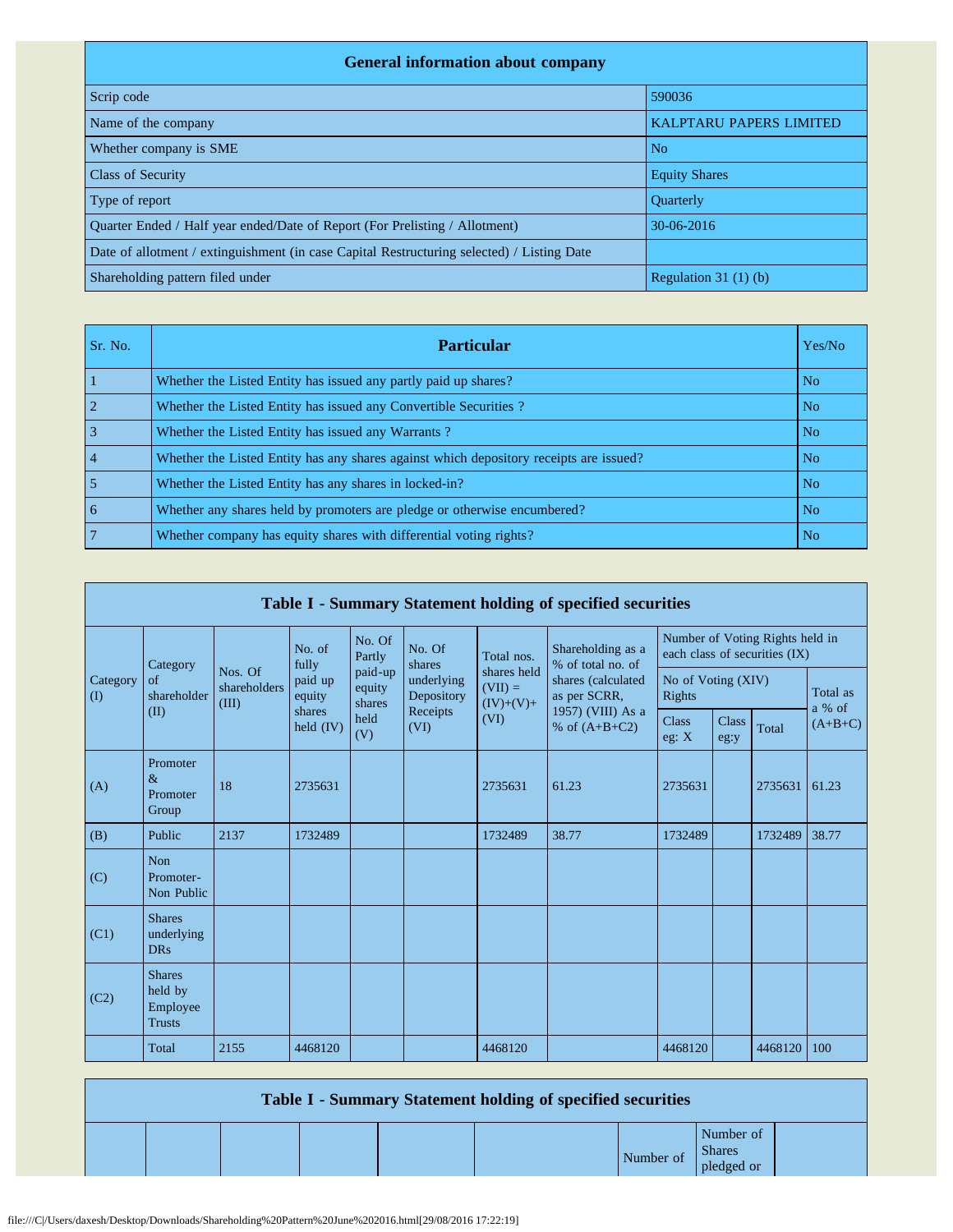| Category | Category<br>of                                 | No. Of<br><b>Shares</b><br>Underlying<br>Outstanding | No. of<br><b>Shares</b><br>Underlying     | No. Of Shares<br>Underlying<br>Outstanding<br>convertible | Shareholding, as a %<br>assuming full<br>conversion of<br>convertible securities (<br>as a percentage of | Locked in<br>shares (XII) |                                                       | otherwise<br>encumbered<br>(XIII) |                                                       | Number of<br>equity shares<br>held in |  |
|----------|------------------------------------------------|------------------------------------------------------|-------------------------------------------|-----------------------------------------------------------|----------------------------------------------------------------------------------------------------------|---------------------------|-------------------------------------------------------|-----------------------------------|-------------------------------------------------------|---------------------------------------|--|
| (I)      | shareholder<br>(II)                            | convertible<br>securities<br>(X)                     | Outstanding<br><b>Warrants</b><br>$(X_i)$ | securities and<br>No. Of<br>Warrants (Xi)<br>(a)          | diluted share capital)<br>$(XI)=(VII)+(X) As a$<br>% of $(A+B+C2)$                                       | No.<br>(a)                | As a<br>% of<br>total<br><b>Shares</b><br>held<br>(b) | No.<br>(a)                        | As a<br>% of<br>total<br><b>Shares</b><br>held<br>(b) | dematerialized<br>form $(XIV)$        |  |
| (A)      | Promoter<br>$\&$<br>Promoter<br>Group          |                                                      |                                           |                                                           | 61.23                                                                                                    |                           |                                                       |                                   |                                                       | 2735631                               |  |
| (B)      | Public                                         |                                                      |                                           |                                                           | 38.77                                                                                                    |                           |                                                       |                                   |                                                       | 1586689                               |  |
| (C)      | <b>Non</b><br>Promoter-<br>Non Public          |                                                      |                                           |                                                           |                                                                                                          |                           |                                                       |                                   |                                                       |                                       |  |
| (C1)     | <b>Shares</b><br>underlying<br><b>DRs</b>      |                                                      |                                           |                                                           |                                                                                                          |                           |                                                       |                                   |                                                       |                                       |  |
| (C2)     | Shares held<br>by<br>Employee<br><b>Trusts</b> |                                                      |                                           |                                                           |                                                                                                          |                           |                                                       |                                   |                                                       |                                       |  |
|          | Total                                          |                                                      |                                           |                                                           |                                                                                                          |                           |                                                       |                                   |                                                       | 4322320                               |  |

|                                                                             | Table II - Statement showing shareholding pattern of the Promoter and Promoter Group |                                                                                      |                                                                                                                                                                                                                                                                                                                                                               |               |        |                                 |                           |                    |                                                                  |               |                 |  |
|-----------------------------------------------------------------------------|--------------------------------------------------------------------------------------|--------------------------------------------------------------------------------------|---------------------------------------------------------------------------------------------------------------------------------------------------------------------------------------------------------------------------------------------------------------------------------------------------------------------------------------------------------------|---------------|--------|---------------------------------|---------------------------|--------------------|------------------------------------------------------------------|---------------|-----------------|--|
|                                                                             |                                                                                      |                                                                                      | No. of                                                                                                                                                                                                                                                                                                                                                        | No.<br>Of     |        |                                 | Shareholding<br>as a % of |                    | Number of Voting Rights held in<br>each class of securities (IX) |               |                 |  |
| Sr.                                                                         | Category &<br>Name of the                                                            | Nos. Of<br>shareholders                                                              | Partly<br>fully<br>shares<br>shares<br>shares<br>paid up<br>paid-<br>Rights<br>held (VII)<br>underlying<br>(calculated<br>equity<br>up<br>Depository<br>as per<br>$=$<br>shares<br>equity<br>$(IV)+(V)+$<br>Receipts<br>SCRR,<br>held<br>shares<br>Class eg:<br>1957) (VIII)<br>(VI)<br>(VI)<br>held<br>(IV)<br>$\mathbf X$<br>As a % of<br>(V)<br>$(A+B+C2)$ |               | No. Of | Total nos.                      | total no. of              | No of Voting (XIV) |                                                                  |               | Total<br>as a % |  |
|                                                                             | Shareholders (I)                                                                     | (III)                                                                                |                                                                                                                                                                                                                                                                                                                                                               | Class<br>eg:y | Total  | of<br>Total<br>Voting<br>rights |                           |                    |                                                                  |               |                 |  |
| $\mathbf{A}$                                                                |                                                                                      | Table II - Statement showing shareholding pattern of the Promoter and Promoter Group |                                                                                                                                                                                                                                                                                                                                                               |               |        |                                 |                           |                    |                                                                  |               |                 |  |
| (1)                                                                         | Indian                                                                               |                                                                                      |                                                                                                                                                                                                                                                                                                                                                               |               |        |                                 |                           |                    |                                                                  |               |                 |  |
| (a)                                                                         | Individuals/Hindu<br>undivided Family                                                | 16                                                                                   | 1438281                                                                                                                                                                                                                                                                                                                                                       |               |        | 1438281                         | 32.19                     | 1438281            |                                                                  | 1438281       | 32.19           |  |
| (d)                                                                         | Any Other<br>(specify)                                                               | $\overline{c}$                                                                       | 1297350                                                                                                                                                                                                                                                                                                                                                       |               |        | 1297350                         | 29.04                     | 1297350            |                                                                  | 1297350       | 29.04           |  |
| Sub-Total $(A)(1)$                                                          |                                                                                      | 18                                                                                   | 2735631                                                                                                                                                                                                                                                                                                                                                       |               |        | 2735631                         | 61.23                     | 2735631            |                                                                  | 2735631       | 61.23           |  |
| (2)                                                                         | Foreign                                                                              |                                                                                      |                                                                                                                                                                                                                                                                                                                                                               |               |        |                                 |                           |                    |                                                                  |               |                 |  |
| Total Shareholding of<br>Promoter and Promoter<br>Group $(A)=(A)(1)+(A)(2)$ |                                                                                      | 18                                                                                   | 2735631                                                                                                                                                                                                                                                                                                                                                       |               |        | 2735631                         | 61.23                     | 2735631            |                                                                  | 2735631       | 61.23           |  |
| $\, {\bf B}$                                                                | Table III - Statement showing shareholding pattern of the Public shareholder         |                                                                                      |                                                                                                                                                                                                                                                                                                                                                               |               |        |                                 |                           |                    |                                                                  |               |                 |  |
| (1)                                                                         | <b>Institutions</b>                                                                  |                                                                                      |                                                                                                                                                                                                                                                                                                                                                               |               |        |                                 |                           |                    |                                                                  |               |                 |  |
| (3)                                                                         | Non-institutions                                                                     |                                                                                      |                                                                                                                                                                                                                                                                                                                                                               |               |        |                                 |                           |                    |                                                                  |               |                 |  |
| (a(i))                                                                      | Individuals -<br>i.Individual<br>shareholders<br>holding nominal<br>share capital up | 1995                                                                                 | 1096518                                                                                                                                                                                                                                                                                                                                                       |               |        | 1096518                         | 24.54                     | 1096518            |                                                                  | 1096518 24.54 |                 |  |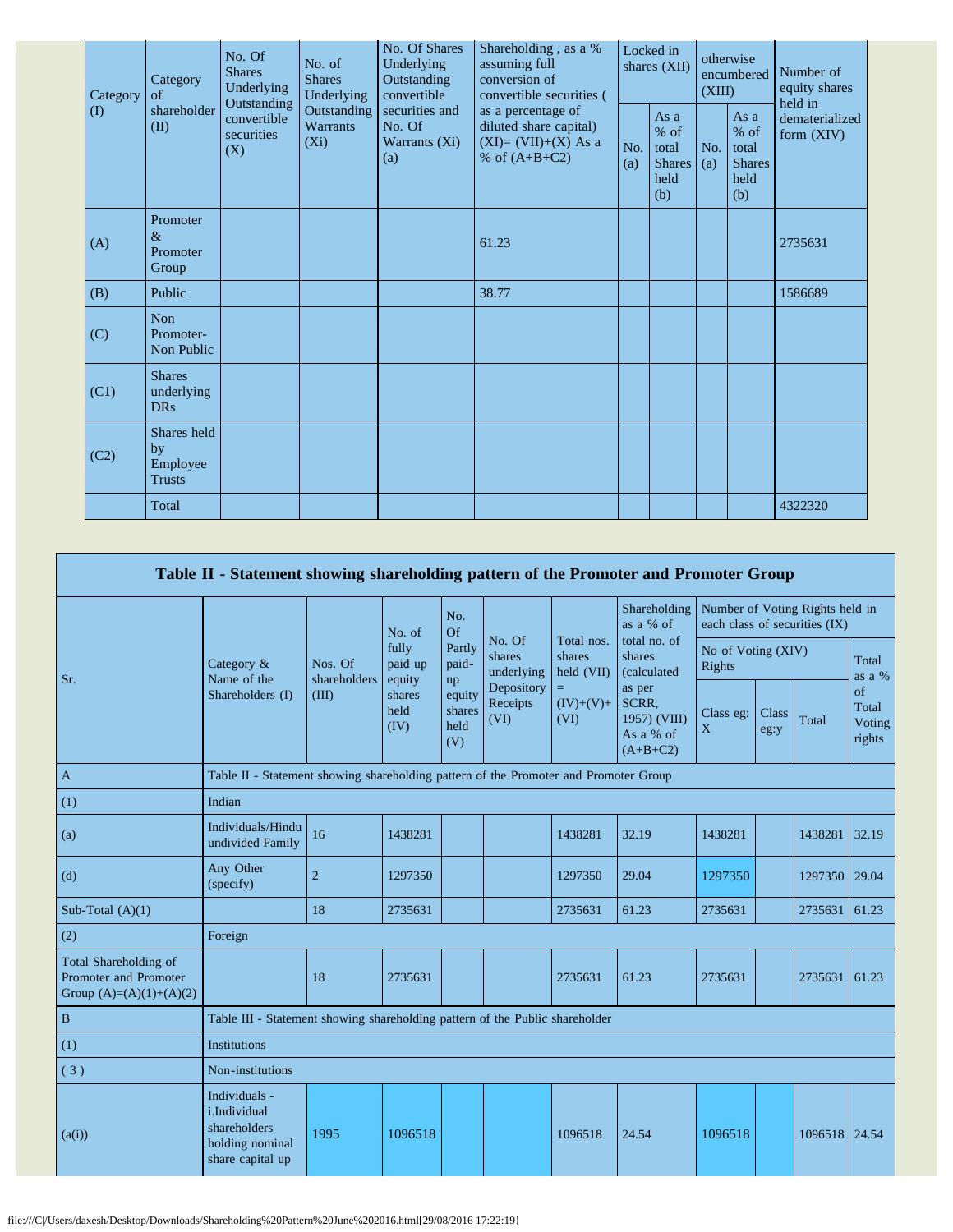|                                                                   | to Rs. 2 lakhs.                                                                                                     |      |         |  |         |       |         |         |            |
|-------------------------------------------------------------------|---------------------------------------------------------------------------------------------------------------------|------|---------|--|---------|-------|---------|---------|------------|
| (a(ii))                                                           | Individuals - ii.<br>Individual<br>shareholders<br>holding nominal<br>share capital in<br>excess of Rs. 2<br>lakhs. | 10   | 379891  |  | 379891  | 8.5   | 379891  | 379891  | 8.5        |
| (e)                                                               | Any Other<br>(specify)                                                                                              | 132  | 256080  |  | 256080  | 5.73  | 256080  | 256080  | 5.73       |
| Sub-Total $(B)(3)$                                                |                                                                                                                     | 2137 | 1732489 |  | 1732489 | 38.77 | 1732489 | 1732489 | 38.77      |
| <b>Total Public</b><br>Shareholding<br>$(B)=(B)(1)+(B)(2)+(B)(3)$ |                                                                                                                     | 2137 | 1732489 |  | 1732489 | 38.77 | 1732489 | 1732489 | 38.77      |
| $\overline{C}$                                                    | Table IV - Statement showing shareholding pattern of the Non Promoter- Non Public shareholder                       |      |         |  |         |       |         |         |            |
| Total $(A+B+C2)$                                                  |                                                                                                                     | 2155 | 4468120 |  | 4468120 | 100   | 4468120 | 4468120 | $\mid$ 100 |
| Total $(A+B+C)$                                                   |                                                                                                                     | 2155 | 4468120 |  | 4468120 |       | 4468120 | 4468120 | 100        |

|                                                                             |                                                      |                                           |                                                           | Table II - Statement showing shareholding pattern of the Promoter and Promoter Group          |                                        |                                                         |                                                                               |                                                         |                                       |
|-----------------------------------------------------------------------------|------------------------------------------------------|-------------------------------------------|-----------------------------------------------------------|-----------------------------------------------------------------------------------------------|----------------------------------------|---------------------------------------------------------|-------------------------------------------------------------------------------|---------------------------------------------------------|---------------------------------------|
|                                                                             | No. Of<br><b>Shares</b><br>Underlying<br>Outstanding | No. of<br><b>Shares</b><br>Underlying     | No. Of Shares<br>Underlying<br>Outstanding<br>convertible | Shareholding, as a<br>% assuming full<br>conversion of<br>convertible securities              | Number of<br>Locked in<br>shares (XII) |                                                         | Number of<br><b>Shares</b><br>pledged or<br>otherwise<br>encumbered<br>(XIII) |                                                         | Number of<br>equity shares<br>held in |
| Sr.                                                                         | convertible<br>securities<br>(X)                     | Outstanding<br><b>Warrants</b><br>$(X_i)$ | securities and<br>No. Of<br>Warrants (Xi)<br>(a)          | (as a percentage of<br>diluted share capital)<br>$(XI)=(VII)+(X) As$<br>a % of $(A+B+C2)$     | No.<br>(a)                             | As a<br>$%$ of<br>total<br><b>Shares</b><br>held<br>(b) | No.<br>(a)                                                                    | As a<br>$%$ of<br>total<br><b>Shares</b><br>held<br>(b) | dematerialized<br>form $(XIV)$        |
| A                                                                           |                                                      |                                           |                                                           | Table II - Statement showing shareholding pattern of the Promoter and Promoter Group          |                                        |                                                         |                                                                               |                                                         |                                       |
| (1)                                                                         | Indian                                               |                                           |                                                           |                                                                                               |                                        |                                                         |                                                                               |                                                         |                                       |
| (a)                                                                         |                                                      |                                           |                                                           | 32.19                                                                                         |                                        |                                                         |                                                                               |                                                         | 1438281                               |
| (d)                                                                         |                                                      |                                           |                                                           | 29.04                                                                                         |                                        |                                                         |                                                                               |                                                         | 1297350                               |
| Sub-Total $(A)(1)$                                                          |                                                      |                                           |                                                           | 61.23                                                                                         |                                        |                                                         |                                                                               |                                                         | 2735631                               |
| (2)                                                                         | Foreign                                              |                                           |                                                           |                                                                                               |                                        |                                                         |                                                                               |                                                         |                                       |
| Total Shareholding of<br>Promoter and Promoter<br>Group $(A)=(A)(1)+(A)(2)$ |                                                      |                                           |                                                           | 61.23                                                                                         |                                        |                                                         |                                                                               |                                                         | 2735631                               |
| $\, {\bf B}$                                                                |                                                      |                                           |                                                           | Table III - Statement showing shareholding pattern of the Public shareholder                  |                                        |                                                         |                                                                               |                                                         |                                       |
| (1)                                                                         | <b>Institutions</b>                                  |                                           |                                                           |                                                                                               |                                        |                                                         |                                                                               |                                                         |                                       |
| (3)                                                                         | Non-institutions                                     |                                           |                                                           |                                                                                               |                                        |                                                         |                                                                               |                                                         |                                       |
| (a(i))                                                                      |                                                      |                                           |                                                           | 24.54                                                                                         |                                        |                                                         |                                                                               |                                                         | 951618                                |
| (a(ii))                                                                     |                                                      |                                           |                                                           | 8.5                                                                                           |                                        |                                                         |                                                                               |                                                         | 379891                                |
| (e)                                                                         |                                                      |                                           |                                                           | 5.73                                                                                          |                                        |                                                         |                                                                               |                                                         | 255180                                |
| Sub-Total $(B)(3)$                                                          |                                                      |                                           |                                                           | 38.77                                                                                         |                                        |                                                         |                                                                               |                                                         | 1586689                               |
| <b>Total Public</b><br>Shareholding<br>$(B)=(B)(1)+(B)(2)+(B)(3)$           |                                                      |                                           |                                                           | 38.77                                                                                         |                                        |                                                         |                                                                               |                                                         | 1586689                               |
| $\mathbf C$                                                                 |                                                      |                                           |                                                           | Table IV - Statement showing shareholding pattern of the Non Promoter- Non Public shareholder |                                        |                                                         |                                                                               |                                                         |                                       |
| Total $(A+B+C2)$                                                            |                                                      |                                           |                                                           | 100                                                                                           |                                        |                                                         |                                                                               |                                                         | 4322320                               |
|                                                                             |                                                      |                                           |                                                           |                                                                                               |                                        |                                                         |                                                                               |                                                         |                                       |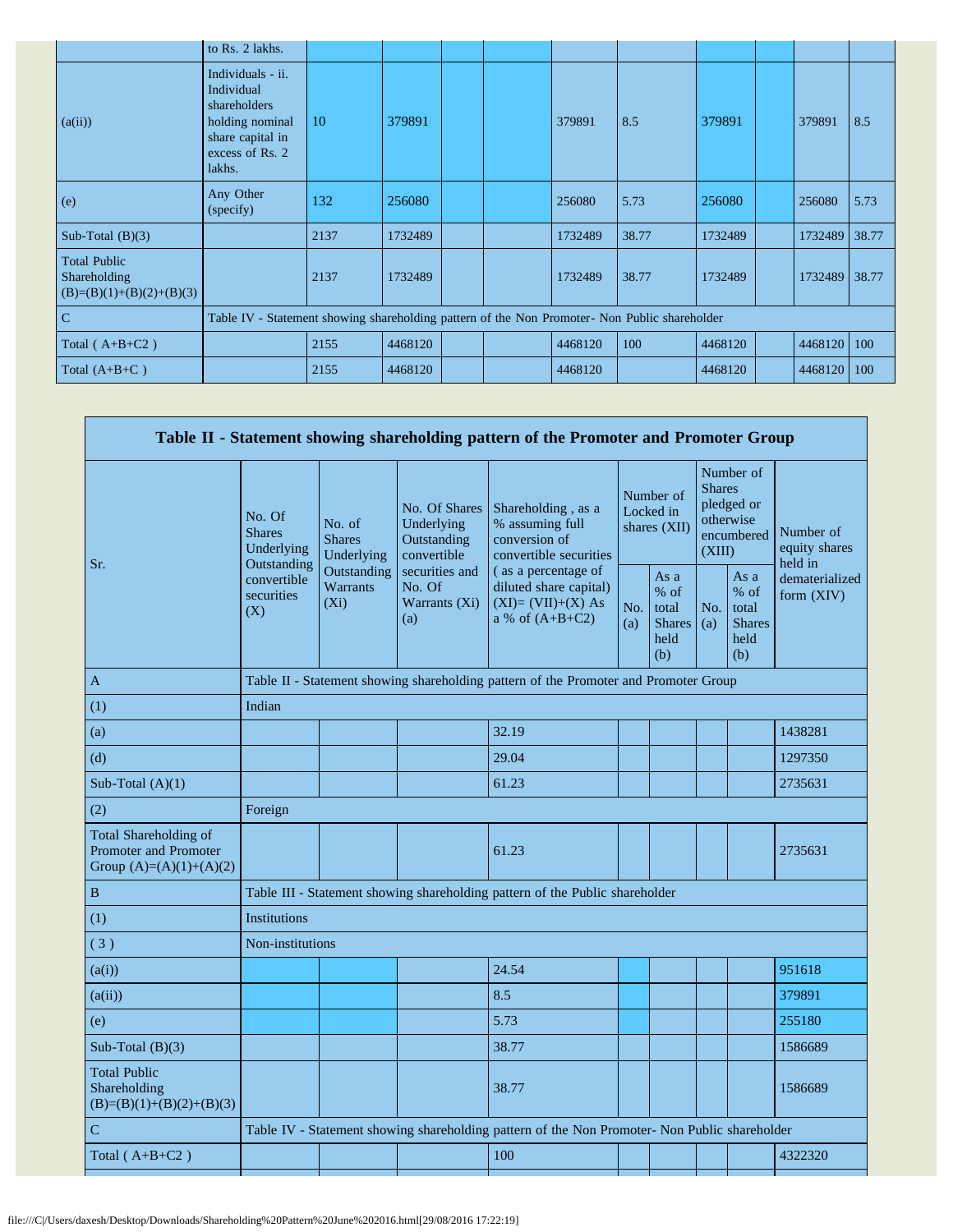| <b>Individuals/Hindu undivided Family</b>                                                                                                                             |                                   |                                                    |                             |                               |                                                   |                              |                                               |  |  |  |  |  |
|-----------------------------------------------------------------------------------------------------------------------------------------------------------------------|-----------------------------------|----------------------------------------------------|-----------------------------|-------------------------------|---------------------------------------------------|------------------------------|-----------------------------------------------|--|--|--|--|--|
| Searial No.                                                                                                                                                           | $\mathbf{1}$                      | $\overline{c}$                                     | 3                           | $\overline{4}$                | $\sqrt{5}$                                        | 6                            | $\overline{7}$                                |  |  |  |  |  |
| Name of the<br>Shareholders (I)                                                                                                                                       | <b>JAI KISHAN</b><br><b>GUPTA</b> | <b>NAVEEN JAI</b><br><b>KISHAN</b><br><b>GUPTA</b> | <b>USHA</b><br><b>GUPTA</b> | <b>SAVITA</b><br><b>GUPTA</b> | <b>RUBY</b><br><b>RAJENDRA</b><br><b>PATAWARI</b> | <b>ARPIT</b><br><b>GUPTA</b> | <b>NIMIT</b><br><b>NAVEEN</b><br><b>GUPTA</b> |  |  |  |  |  |
| PAN (II)                                                                                                                                                              | AAZPG0290R                        | AAPPG6352E                                         | AAPPG0911R                  | AAPPG2663L                    | AAQPG3118B                                        | AISPG4740M                   | AZBPG3356P                                    |  |  |  |  |  |
| No. of fully paid<br>up equity shares<br>held (IV)                                                                                                                    | 420670                            | 311820                                             | 209920                      | 138264                        | 89707                                             | 29134                        | 36130                                         |  |  |  |  |  |
| No. Of Partly<br>paid-up equity<br>shares held (V)                                                                                                                    |                                   |                                                    |                             |                               |                                                   |                              |                                               |  |  |  |  |  |
| No. Of shares<br>underlying<br>Depository<br>Receipts (VI)                                                                                                            |                                   |                                                    |                             |                               |                                                   |                              |                                               |  |  |  |  |  |
| Total nos. shares<br>held $(VII) =$<br>$(IV)+(V)+(VI)$                                                                                                                | 420670                            | 311820                                             | 209920                      | 138264                        | 89707                                             | 29134                        | 36130                                         |  |  |  |  |  |
| Shareholding as a<br>% of total no. of<br>shares (calculated<br>as per SCRR,<br>1957) (VIII) As a<br>% of $(A+B+C2)$                                                  | 9.41                              | 6.98                                               | 4.7                         | 3.09                          | 2.01                                              | 0.65                         | 0.81                                          |  |  |  |  |  |
| Number of Voting Rights held in each class of securities (IX)                                                                                                         |                                   |                                                    |                             |                               |                                                   |                              |                                               |  |  |  |  |  |
| Class eg:X                                                                                                                                                            | 420670                            | 311820                                             | 209920                      | 138264                        | 89707                                             | 29134                        | 36130                                         |  |  |  |  |  |
| Class eg:y                                                                                                                                                            |                                   |                                                    |                             |                               |                                                   |                              |                                               |  |  |  |  |  |
| Total                                                                                                                                                                 | 420670                            | 311820                                             | 209920                      | 138264                        | 89707                                             | 29134                        | 36130                                         |  |  |  |  |  |
| Total as a % of<br><b>Total Voting rights</b>                                                                                                                         | 9.41                              | 6.98                                               | 4.7                         | 3.09                          | 2.01                                              | 0.65                         | 0.81                                          |  |  |  |  |  |
| No. Of Shares<br>Underlying<br>Outstanding<br>convertible<br>securities $(X)$                                                                                         |                                   |                                                    |                             |                               |                                                   |                              |                                               |  |  |  |  |  |
| No. of Shares<br>Underlying<br>Outstanding<br>Warrants (Xi)                                                                                                           |                                   |                                                    |                             |                               |                                                   |                              |                                               |  |  |  |  |  |
| No. Of Shares<br>Underlying<br>Outstanding<br>convertible<br>securities and No.<br>Of Warrants (Xi)<br>(a)                                                            |                                   |                                                    |                             |                               |                                                   |                              |                                               |  |  |  |  |  |
| Shareholding, as a<br>% assuming full<br>conversion of<br>convertible<br>securities (as a<br>percentage of<br>diluted share<br>capital) (XI)=<br>$(VII)+(Xi)(a)$ As a | 9.41                              | 6.98                                               | 4.7                         | 3.09                          | 2.01                                              | 0.65                         | 0.81                                          |  |  |  |  |  |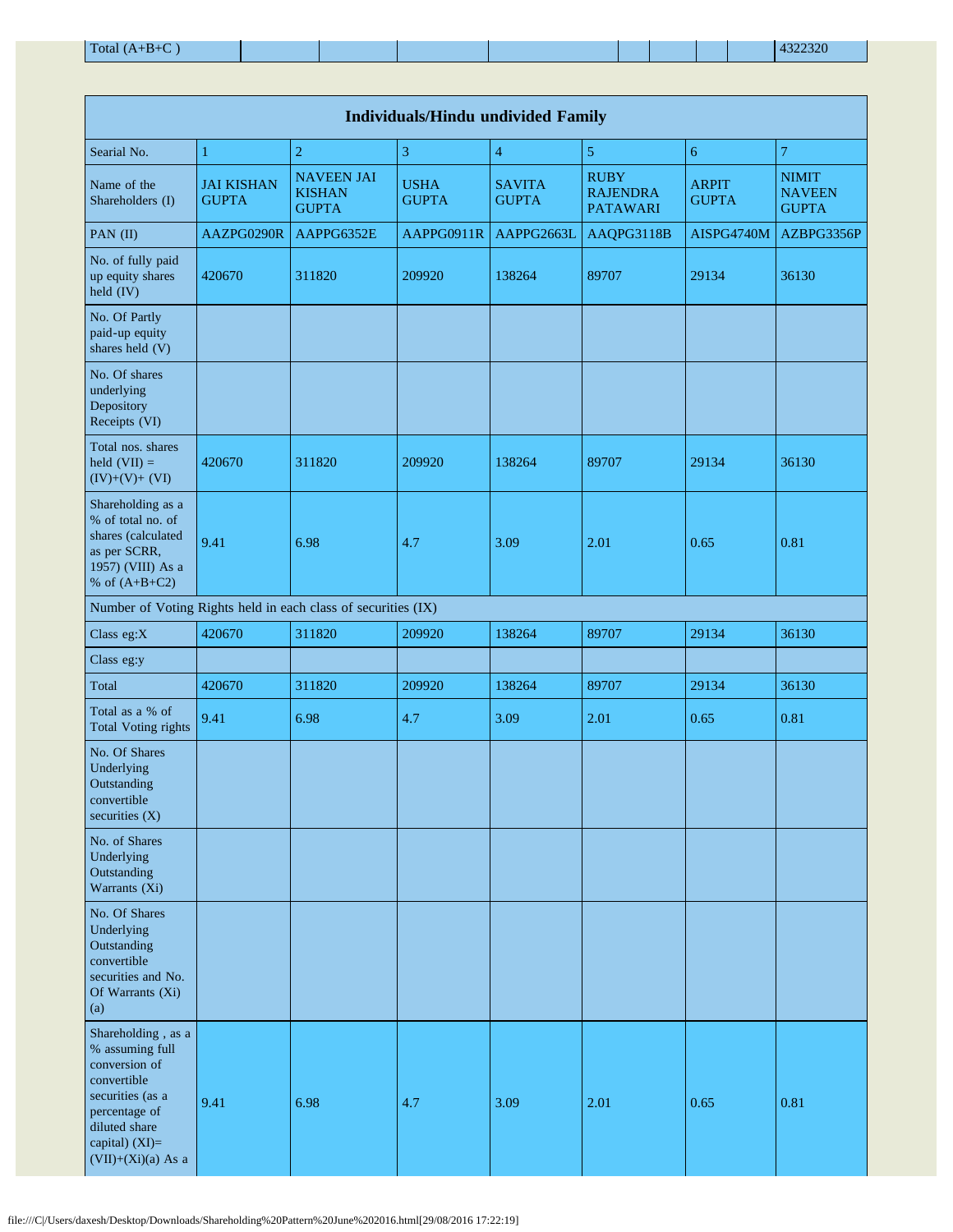| % of $(A+B+C2)$                                                      |        |        |        |        |       |       |       |  |  |  |  |
|----------------------------------------------------------------------|--------|--------|--------|--------|-------|-------|-------|--|--|--|--|
| Number of Locked in shares (XII)                                     |        |        |        |        |       |       |       |  |  |  |  |
| No. $(a)$                                                            |        |        |        |        |       |       |       |  |  |  |  |
| As a % of total<br>Shares held (b)                                   |        |        |        |        |       |       |       |  |  |  |  |
| Number of Shares pledged or otherwise encumbered (XIII)              |        |        |        |        |       |       |       |  |  |  |  |
| No. $(a)$                                                            |        |        |        |        |       |       |       |  |  |  |  |
| As a % of total<br>Shares held (b)                                   |        |        |        |        |       |       |       |  |  |  |  |
| Number of equity<br>shares held in<br>dematerialized<br>form $(XIV)$ | 420670 | 311820 | 209920 | 138264 | 89707 | 29134 | 36130 |  |  |  |  |
| Reason for not providing PAN                                         |        |        |        |        |       |       |       |  |  |  |  |
| Reason for not<br>providing PAN                                      |        |        |        |        |       |       |       |  |  |  |  |

| 8                                                       | $\overline{Q}$                 | 10                                               | 11                                                            | 12                                                                   | 13                                                                     | 14                             |
|---------------------------------------------------------|--------------------------------|--------------------------------------------------|---------------------------------------------------------------|----------------------------------------------------------------------|------------------------------------------------------------------------|--------------------------------|
| <b>RAJENDRA</b><br><b>VIJAYKUMAR</b><br><b>PATAWARI</b> | <b>ASHKA A</b><br><b>GUPTA</b> | <b>SANJAY</b><br><b>KUMAR</b><br><b>AGGARWAL</b> | <b>PREETY</b><br><b>AGGARWAL</b>                              | <b>JAI KISHN</b><br><b>GUPTA</b><br><b>ARPIT</b><br><b>GUPTA HUF</b> | <b>JAI KISHAN</b><br><b>GUPTA</b><br><b>NAVEEN</b><br><b>GUPTA HUF</b> | <b>JAIKISHAN</b><br>& SONS HUF |
| ACMPP1956A                                              | ATAPG5654M                     | AAEPA7946D                                       | AAQPG3398B                                                    | AAAHJ4012R                                                           | AACHJ1270K                                                             | AAAHJ4425N                     |
| 12050                                                   | 22580                          | 826                                              | 350                                                           | 77050                                                                | 44850                                                                  | 15600                          |
|                                                         |                                |                                                  |                                                               |                                                                      |                                                                        |                                |
|                                                         |                                |                                                  |                                                               |                                                                      |                                                                        |                                |
| 12050                                                   | 22580                          | 826                                              | 350                                                           | 77050                                                                | 44850                                                                  | 15600                          |
| 0.27                                                    | 0.51                           | 0.02                                             | 0.01                                                          | 1.72                                                                 | 1                                                                      | 0.35                           |
|                                                         |                                |                                                  |                                                               |                                                                      |                                                                        |                                |
| 12050                                                   | 22580                          | 826                                              | 350                                                           | 77050                                                                | 44850                                                                  | 15600                          |
|                                                         |                                |                                                  |                                                               |                                                                      |                                                                        |                                |
| 12050                                                   | 22580                          | 826                                              | 350                                                           | 77050                                                                | 44850                                                                  | 15600                          |
| 0.27                                                    | 0.51                           | 0.02                                             | 0.01                                                          | 1.72                                                                 | 1                                                                      | 0.35                           |
|                                                         |                                |                                                  |                                                               |                                                                      |                                                                        |                                |
|                                                         |                                |                                                  | Number of Voting Rights held in each class of securities (IX) |                                                                      | <b>Individuals/Hindu undivided Family</b>                              |                                |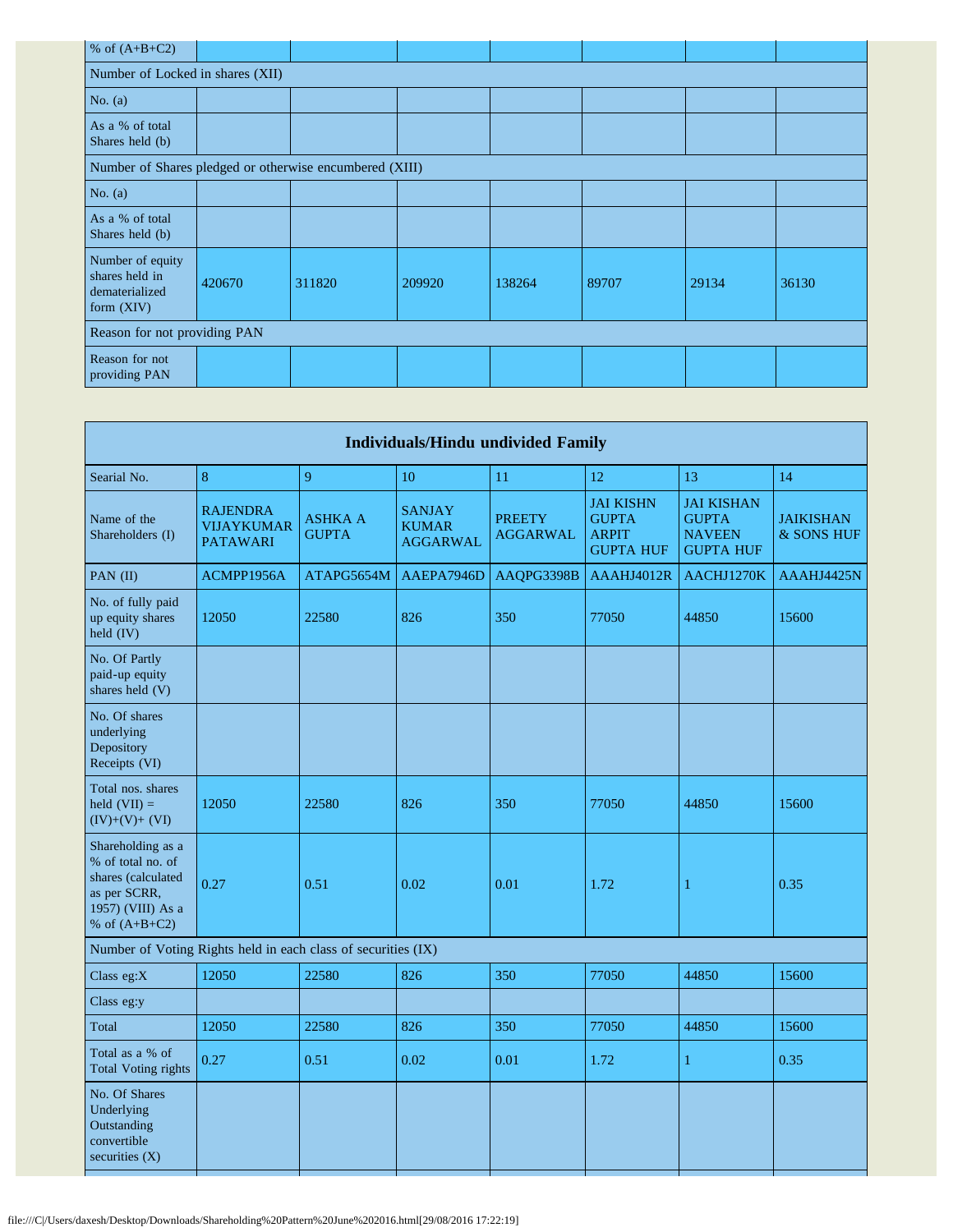| No. of Shares<br>Underlying<br>Outstanding<br>Warrants (Xi)                                                                                                                              |       |       |      |      |       |       |       |
|------------------------------------------------------------------------------------------------------------------------------------------------------------------------------------------|-------|-------|------|------|-------|-------|-------|
| No. Of Shares<br>Underlying<br>Outstanding<br>convertible<br>securities and No.<br>Of Warrants (Xi)<br>(a)                                                                               |       |       |      |      |       |       |       |
| Shareholding, as a<br>% assuming full<br>conversion of<br>convertible<br>securities (as a<br>percentage of<br>diluted share<br>capital) (XI)=<br>$(VII)+(Xi)(a)$ As a<br>% of $(A+B+C2)$ | 0.27  | 0.51  | 0.02 | 0.01 | 1.72  | 1     | 0.35  |
| Number of Locked in shares (XII)                                                                                                                                                         |       |       |      |      |       |       |       |
| No. $(a)$                                                                                                                                                                                |       |       |      |      |       |       |       |
| As a % of total<br>Shares held (b)                                                                                                                                                       |       |       |      |      |       |       |       |
| Number of Shares pledged or otherwise encumbered (XIII)                                                                                                                                  |       |       |      |      |       |       |       |
| No. $(a)$                                                                                                                                                                                |       |       |      |      |       |       |       |
| As a % of total<br>Shares held (b)                                                                                                                                                       |       |       |      |      |       |       |       |
| Number of equity<br>shares held in<br>dematerialized<br>form (XIV)                                                                                                                       | 12050 | 22580 | 826  | 350  | 77050 | 44850 | 15600 |
| Reason for not providing PAN                                                                                                                                                             |       |       |      |      |       |       |       |
| Reason for not<br>providing PAN                                                                                                                                                          |       |       |      |      |       |       |       |

| <b>Individuals/Hindu undivided Family</b>                  |                           |                      |                       |  |  |
|------------------------------------------------------------|---------------------------|----------------------|-----------------------|--|--|
| Searial No.                                                | 15                        | 16                   |                       |  |  |
| Name of the<br>Shareholders (I)                            | <b>NAVEEN GUPTA - HUF</b> | NIRDESH NAVEEN GUPTA | Click here to go back |  |  |
| PAN $(II)$                                                 | AABHN9620A                | BMOPG0280K           | Total                 |  |  |
| No. of fully paid<br>up equity shares<br>held $(IV)$       | 12550                     | 16780                | 1438281               |  |  |
| No. Of Partly<br>paid-up equity<br>shares held (V)         |                           |                      |                       |  |  |
| No. Of shares<br>underlying<br>Depository<br>Receipts (VI) |                           |                      |                       |  |  |
| Total nos. shares<br>held $(VII) =$<br>$(IV)+(V)+(VI)$     | 12550                     | 16780                | 1438281               |  |  |
| Shareholding as a<br>% of total no. of                     |                           |                      |                       |  |  |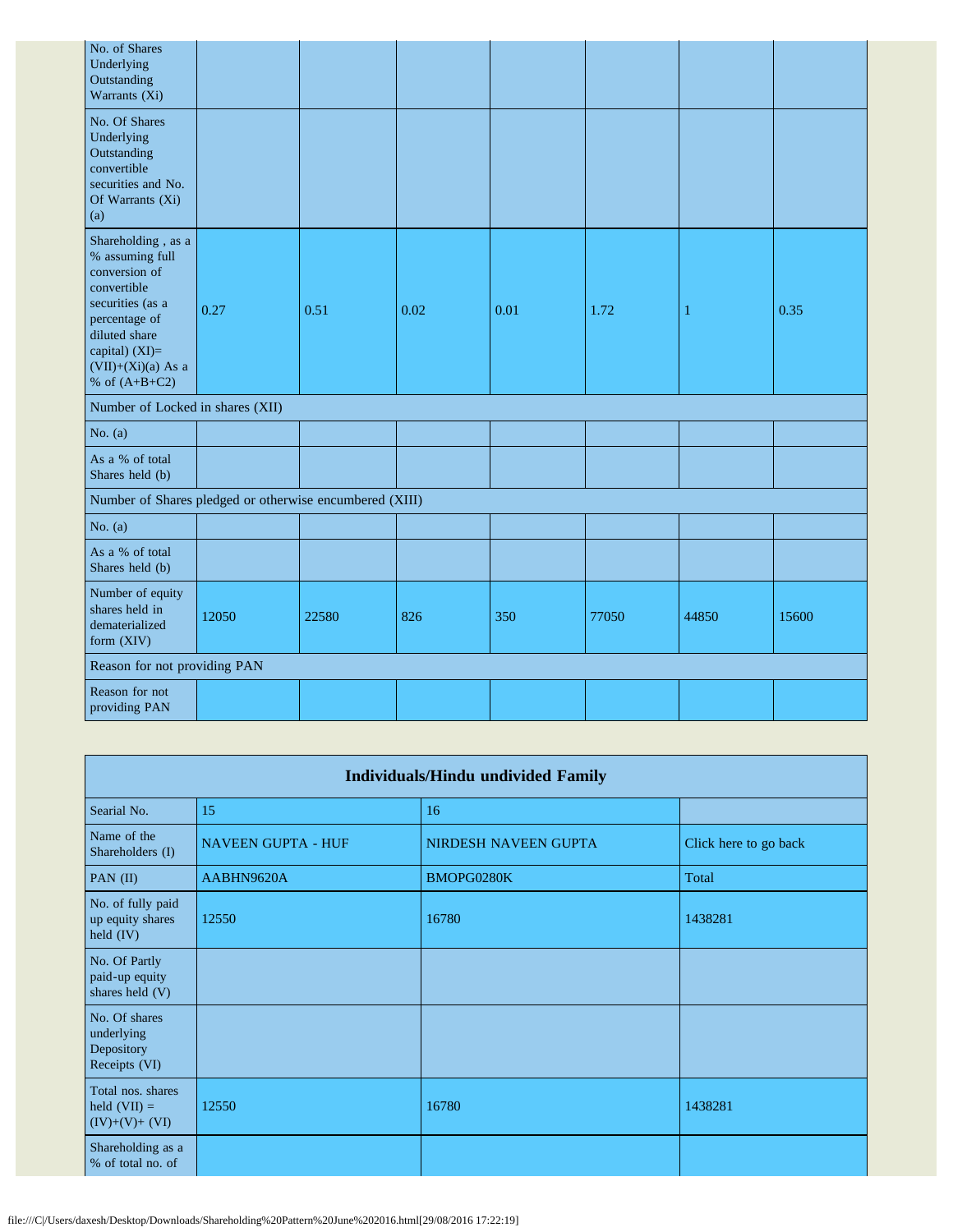| shares (calculated<br>as per SCRR,<br>1957) (VIII) As a                                                                                                                                  | 0.28  | 0.38  | 32.19   |  |  |  |
|------------------------------------------------------------------------------------------------------------------------------------------------------------------------------------------|-------|-------|---------|--|--|--|
| % of $(A+B+C2)$<br>Number of Voting Rights held in each class of securities (IX)                                                                                                         |       |       |         |  |  |  |
| Class eg:X                                                                                                                                                                               | 12550 | 16780 | 1438281 |  |  |  |
| Class eg:y                                                                                                                                                                               |       |       |         |  |  |  |
| Total                                                                                                                                                                                    | 12550 | 16780 | 1438281 |  |  |  |
| Total as a % of<br><b>Total Voting rights</b>                                                                                                                                            | 0.28  | 0.38  | 32.19   |  |  |  |
| No. Of Shares<br>Underlying<br>Outstanding<br>convertible<br>securities (X)                                                                                                              |       |       |         |  |  |  |
| No. of Shares<br>Underlying<br>Outstanding<br>Warrants (Xi)                                                                                                                              |       |       |         |  |  |  |
| No. Of Shares<br>Underlying<br>Outstanding<br>convertible<br>securities and No.<br>Of Warrants (Xi)<br>(a)                                                                               |       |       |         |  |  |  |
| Shareholding, as a<br>% assuming full<br>conversion of<br>convertible<br>securities (as a<br>percentage of<br>diluted share<br>capital) (XI)=<br>$(VII)+(Xi)(a)$ As a<br>% of $(A+B+C2)$ | 0.28  | 0.38  | 32.19   |  |  |  |
| Number of Locked in shares (XII)                                                                                                                                                         |       |       |         |  |  |  |
| No. (a)                                                                                                                                                                                  |       |       |         |  |  |  |
| As a % of total<br>Shares held (b)                                                                                                                                                       |       |       |         |  |  |  |
| Number of Shares pledged or otherwise encumbered (XIII)                                                                                                                                  |       |       |         |  |  |  |
| No. $(a)$                                                                                                                                                                                |       |       |         |  |  |  |
| As a % of total<br>Shares held (b)                                                                                                                                                       |       |       |         |  |  |  |
| Number of equity<br>shares held in<br>dematerialized<br>form (XIV)                                                                                                                       | 12550 | 16780 | 1438281 |  |  |  |
| Reason for not providing PAN                                                                                                                                                             |       |       |         |  |  |  |
| Reason for not<br>providing PAN                                                                                                                                                          |       |       |         |  |  |  |

| Any Other (specify) |                         |                         |                       |  |  |  |
|---------------------|-------------------------|-------------------------|-----------------------|--|--|--|
| Searial No.         |                         |                         |                       |  |  |  |
| Category            | <b>Bodies Corporate</b> | <b>Bodies Corporate</b> | Click here to go back |  |  |  |
|                     |                         |                         |                       |  |  |  |
|                     |                         |                         |                       |  |  |  |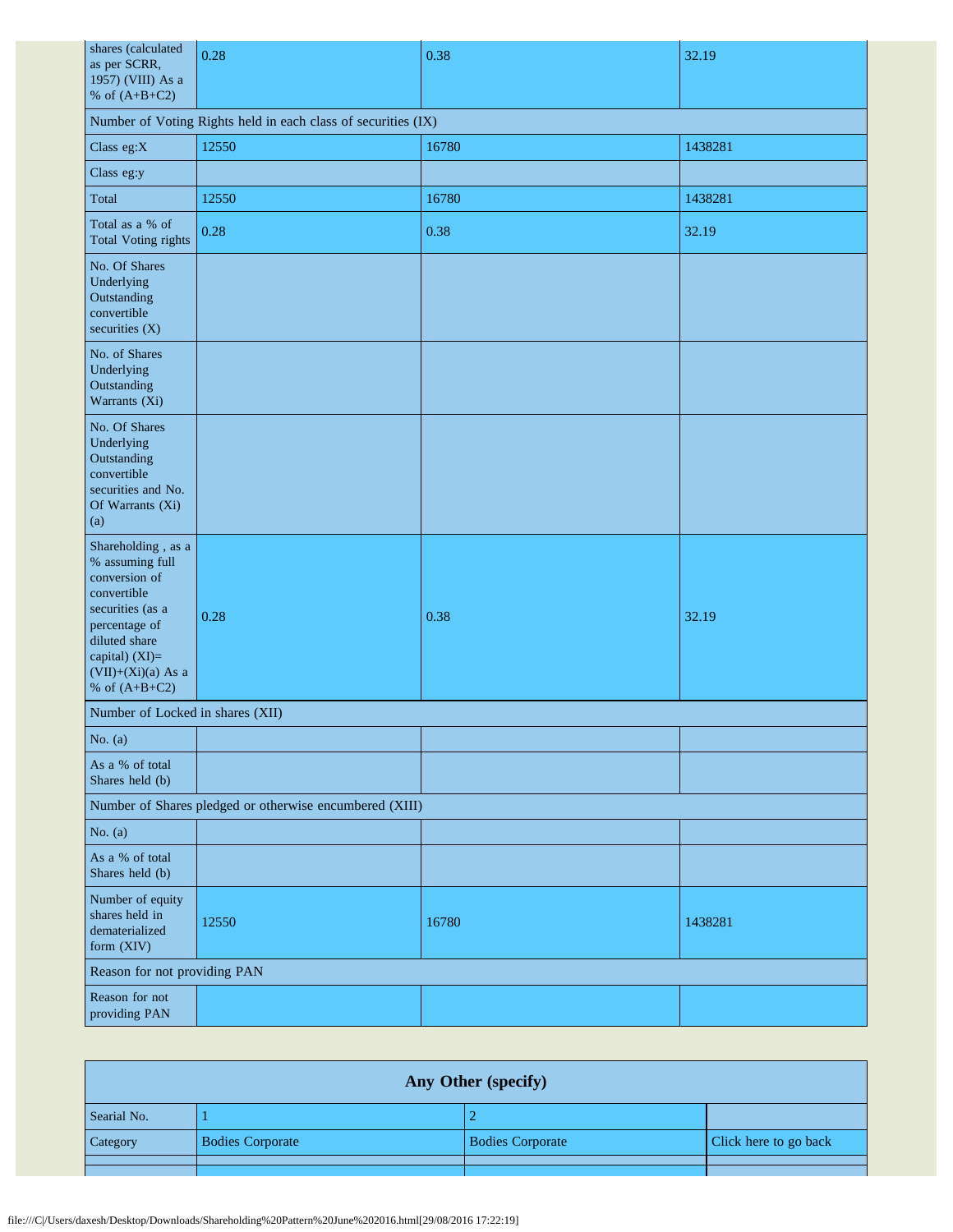| Name of the<br>Shareholders (I)                                                                                                                                                    | N. N. PAPERS PRIVATE LIMITED                                  | KALPTARU FINCAP LIMITED |                |  |  |
|------------------------------------------------------------------------------------------------------------------------------------------------------------------------------------|---------------------------------------------------------------|-------------------------|----------------|--|--|
| PAN (II)                                                                                                                                                                           | AAACB1266A                                                    | AAACK3069N              | Total          |  |  |
| No. of the<br>Shareholders (I)                                                                                                                                                     | 1                                                             | 1                       | $\overline{2}$ |  |  |
| No. of fully paid<br>up equity shares<br>held (IV)                                                                                                                                 | 750700                                                        | 546650                  | 1297350        |  |  |
| No. Of Partly<br>paid-up equity<br>shares held (V)                                                                                                                                 |                                                               |                         |                |  |  |
| No. Of shares<br>underlying<br>Depository<br>Receipts (VI)                                                                                                                         |                                                               |                         |                |  |  |
| Total nos. shares<br>held $(VII) =$<br>$(IV)+(V)+(VI)$                                                                                                                             | 750700                                                        | 546650                  | 1297350        |  |  |
| Shareholding as a<br>% of total no. of<br>shares (calculated<br>as per SCRR,<br>1957) (VIII) As a<br>% of $(A+B+C2)$                                                               | 16.8                                                          | 12.23                   | 29.04          |  |  |
|                                                                                                                                                                                    | Number of Voting Rights held in each class of securities (IX) |                         |                |  |  |
| Class eg: X                                                                                                                                                                        | 750700                                                        | 546650                  | 1297350        |  |  |
| Class eg:y                                                                                                                                                                         |                                                               |                         |                |  |  |
| Total                                                                                                                                                                              | 750700                                                        | 546650                  | 1297350        |  |  |
| Total as a % of<br><b>Total Voting rights</b>                                                                                                                                      | 16.8                                                          | 12.23                   | 29.04          |  |  |
| No. Of Shares<br>Underlying<br>Outstanding<br>convertible<br>securities $(X)$                                                                                                      |                                                               |                         |                |  |  |
| No. of Shares<br>Underlying<br>Outstanding<br>Warrants (Xi)                                                                                                                        |                                                               |                         |                |  |  |
| No. Of Shares<br>Underlying<br>Outstanding<br>convertible<br>securities and No.<br>Of Warrants (Xi)<br>(a)                                                                         |                                                               |                         |                |  |  |
| Shareholding, as a<br>% assuming full<br>conversion of<br>convertible<br>securities (as a<br>percentage of<br>diluted share<br>capital) (XI)=<br>(VII)+(X) As a %<br>of $(A+B+C2)$ | 16.8                                                          | 12.23                   | 29.04          |  |  |
| Number of Locked in shares (XII)                                                                                                                                                   |                                                               |                         |                |  |  |
| No. $(a)$                                                                                                                                                                          |                                                               |                         |                |  |  |
| As a % of total<br>Shares held (b)                                                                                                                                                 |                                                               |                         |                |  |  |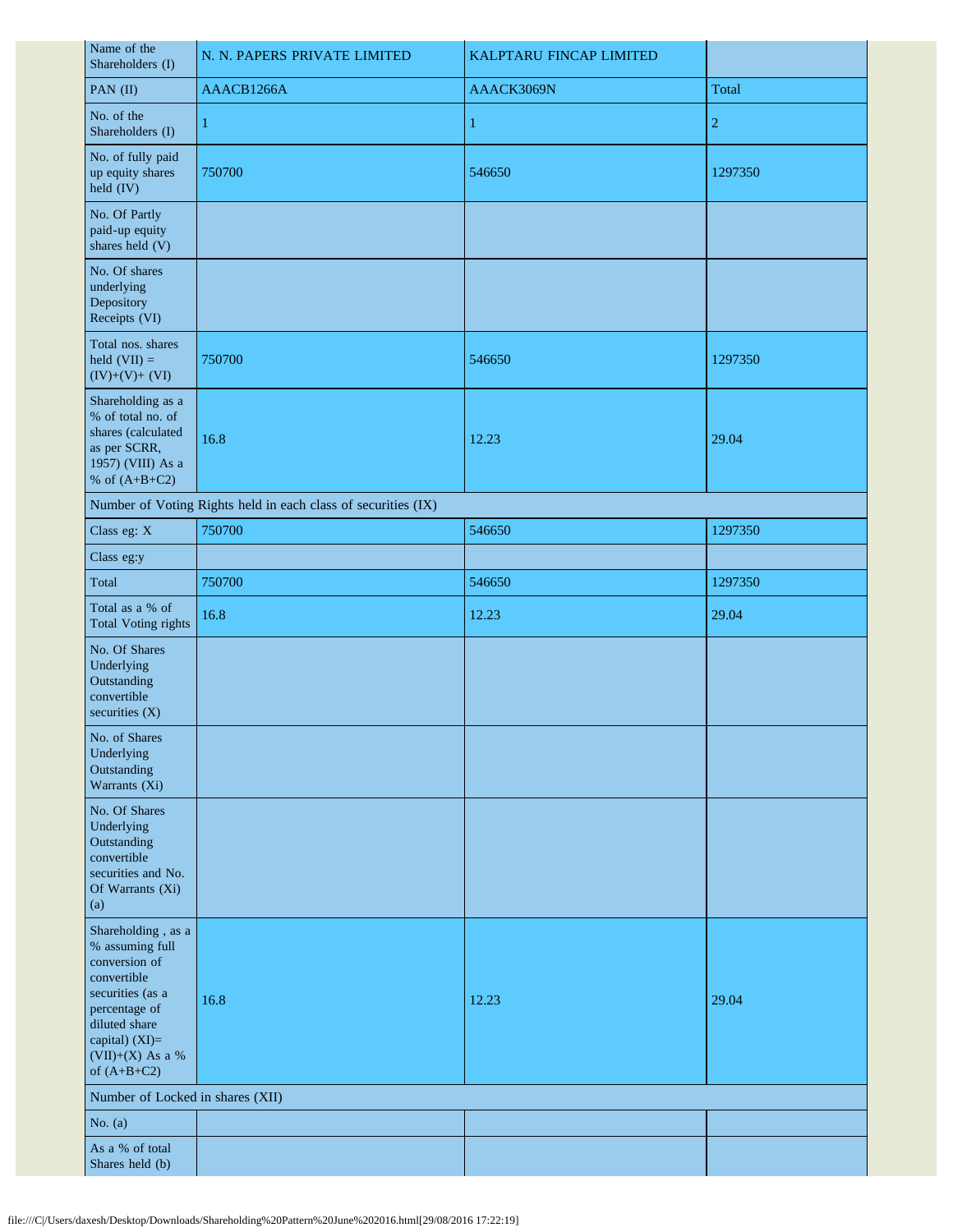| Number of Shares pledged or otherwise encumbered (XIII)              |        |        |         |  |
|----------------------------------------------------------------------|--------|--------|---------|--|
| No. $(a)$                                                            |        |        |         |  |
| As a % of total<br>Shares held (b)                                   |        |        |         |  |
| Number of equity<br>shares held in<br>dematerialized<br>form $(XIV)$ | 750700 | 546650 | 1297350 |  |
| Reason for not<br>providing PAN                                      |        |        |         |  |

| Individuals - ii. Individual shareholders holding nominal share capital in excess of Rs. 2 lakhs.                    |                                                               |                |              |                       |  |
|----------------------------------------------------------------------------------------------------------------------|---------------------------------------------------------------|----------------|--------------|-----------------------|--|
| Searial No.                                                                                                          | $\mathbf{1}$                                                  | $\overline{2}$ | 3            |                       |  |
| Name of the<br>Shareholders (I)                                                                                      | Hemang Omprakash Mehta                                        | Pawan Gupta    | Rani Singhal | Click here to go back |  |
| PAN (II)                                                                                                             | BHKPM5724R                                                    | AAHPG2273L     | AAYPS1428G   | Total                 |  |
| No. of fully paid<br>up equity shares<br>held $(IV)$                                                                 | 58000                                                         | 46000          | 56242        | 160242                |  |
| No. Of Partly<br>paid-up equity<br>shares held (V)                                                                   |                                                               |                |              |                       |  |
| No. Of shares<br>underlying<br>Depository<br>Receipts (VI)                                                           |                                                               |                |              |                       |  |
| Total nos. shares<br>held $(VII) =$<br>$(IV)+(V)+(VI)$                                                               | 58000                                                         | 46000          | 56242        | 160242                |  |
| Shareholding as a<br>% of total no. of<br>shares (calculated<br>as per SCRR,<br>1957) (VIII) As a<br>% of $(A+B+C2)$ | 1.3                                                           |                | 1.26         | 3.59                  |  |
|                                                                                                                      | Number of Voting Rights held in each class of securities (IX) |                |              |                       |  |
| Class eg: X                                                                                                          | 58000                                                         | 46000          | 56242        | 160242                |  |
| Class eg:y                                                                                                           |                                                               |                |              |                       |  |
| Total                                                                                                                | 58000                                                         | 46000          | 56242        | 160242                |  |
| Total as a % of<br><b>Total Voting rights</b>                                                                        | 1.3                                                           | 1.03           | 1.26         | 3.59                  |  |
| No. Of Shares<br>Underlying<br>Outstanding<br>convertible<br>securities (X)                                          |                                                               |                |              |                       |  |
| No. of Shares<br>Underlying<br>Outstanding<br>Warrants (Xi)                                                          |                                                               |                |              |                       |  |
| No. Of Shares<br>Underlying<br>Outstanding<br>convertible<br>securities and No.<br>Of Warrants (Xi)                  |                                                               |                |              |                       |  |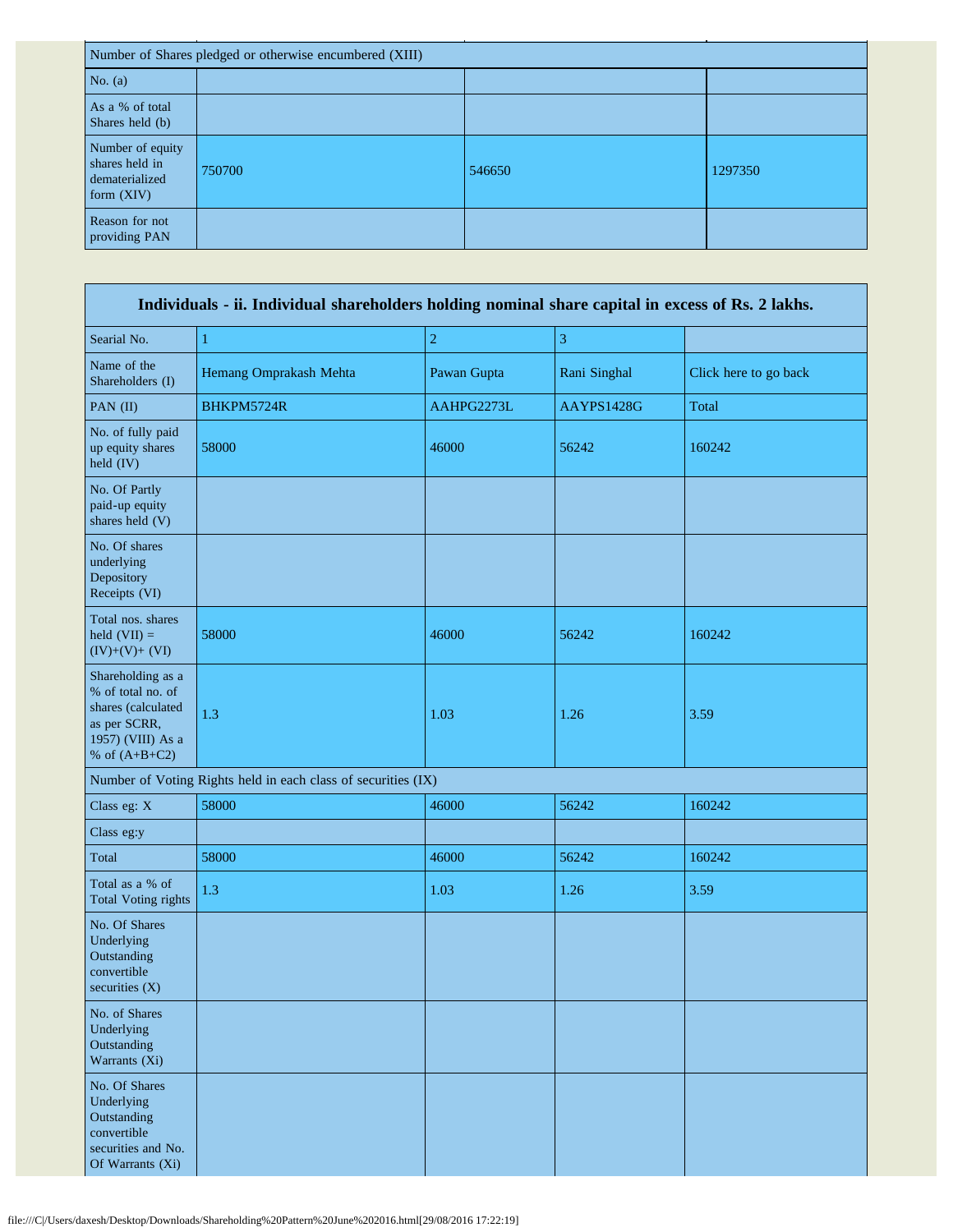| $\overline{a}$                                                                                                                                                                       |       |       |       |        |  |
|--------------------------------------------------------------------------------------------------------------------------------------------------------------------------------------|-------|-------|-------|--------|--|
| Shareholding, as a<br>% assuming full<br>conversion of<br>convertible<br>securities (as a<br>percentage of<br>diluted share<br>capital) $(XI)=$<br>(VII)+(X) As a %<br>of $(A+B+C2)$ | 1.3   | 1.03  | 1.26  | 3.59   |  |
| Number of Locked in shares (XII)                                                                                                                                                     |       |       |       |        |  |
| No. $(a)$                                                                                                                                                                            |       |       |       |        |  |
| As a % of total<br>Shares held (b)                                                                                                                                                   |       |       |       |        |  |
| Number of equity<br>shares held in<br>dematerialized<br>form (XIV)                                                                                                                   | 58000 | 46000 | 56242 | 160242 |  |
| Reason for not providing PAN                                                                                                                                                         |       |       |       |        |  |
| Reason for not<br>providing PAN                                                                                                                                                      |       |       |       |        |  |

| Any Other (specify)                                           |                            |                         |                         |                       |  |
|---------------------------------------------------------------|----------------------------|-------------------------|-------------------------|-----------------------|--|
| $\mathbf{1}$                                                  | $\overline{2}$             | 3                       | $\overline{4}$          |                       |  |
| <b>HUF</b>                                                    | Foreign Individuals or NRI | <b>Clearing Members</b> | <b>Bodies Corporate</b> |                       |  |
| Category                                                      | Category                   | Category                | Category                |                       |  |
|                                                               |                            |                         |                         | Click here to go back |  |
|                                                               |                            |                         |                         | Total                 |  |
| 61                                                            | 9                          | 5                       | 57                      | 132                   |  |
| 76872                                                         | 41555                      | 19319                   | 118334                  | 256080                |  |
|                                                               |                            |                         |                         |                       |  |
|                                                               |                            |                         |                         |                       |  |
| 76872                                                         | 41555                      | 19319                   | 118334                  | 256080                |  |
| 1.72                                                          | 0.93                       | 0.43                    | 2.65                    | 5.73                  |  |
| Number of Voting Rights held in each class of securities (IX) |                            |                         |                         |                       |  |
| 76872                                                         | 41555                      | 19319                   | 118334                  | 256080                |  |
|                                                               |                            |                         |                         |                       |  |
|                                                               |                            |                         |                         |                       |  |